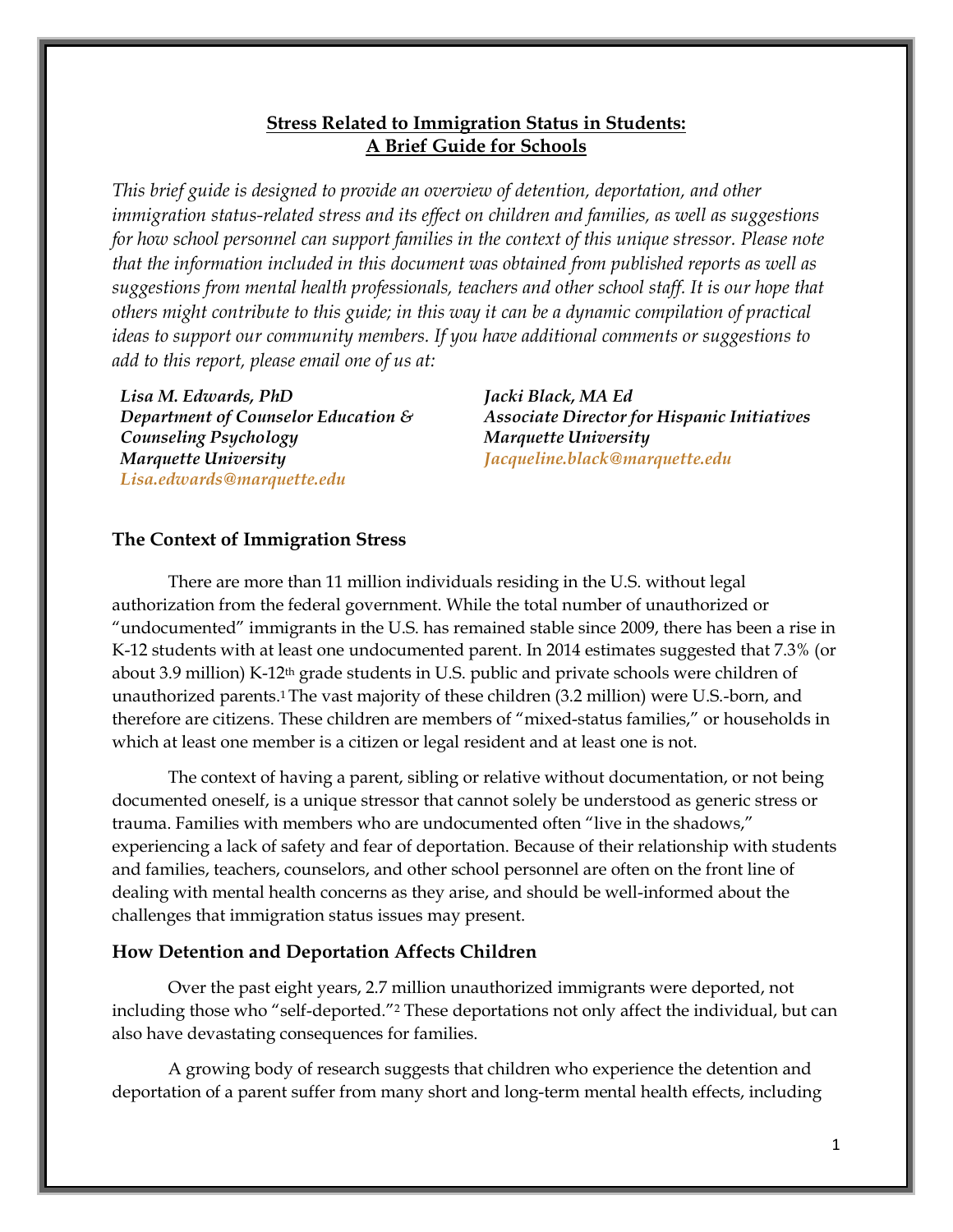loss of appetite, changes in sleep (e.g., nightmares), crying, clinginess, and feelings of fear. Additionally, these children can later exhibit PTSD-like symptoms, including anxiety, withdrawal, and anger/aggression, as well as academic declines at school (for a summary report about the psychosocial impact of detention and deportation see: Brabeck, Lykes, & Lustig, 2013).

In two reports about the direct effects of detention and deportation on families, researchers identified these key findings related to mental health:<sup>3,4</sup>

- Children experienced "a pervasive sense of insecurity and anxiety," which led to mental health concerns such as separation anxiety, attachment disorder and post-traumatic stress disorder.
- In some cases, children didn't know their parents were being deported and therefore felt their parents had suddenly "disappeared."
- Family members often had difficulties communicating with parents who were detained due to distance, rules and costs of communication, which exacerbated the emotional harm to children.
- Spouses and partners of detained parents reported struggling with social isolation and depression after the detention, which likely negatively affected their children.
- When parents, who are typically fathers, were detained, there was substantial financial hardship and stress on the family. This hardship often led to caregiving and housing instability for children.
- x *The negative emotional, financial and housing effects led to declines in school performance for many of these children.*

### **Toxic Stress: How** *the Threat* **of Detention and Deportation Affects Children**

The stress related to detention and deportation not only affects those who have experienced the detention of a parent or those who are undocumented. For example, research suggests that children who are aware of the threat of deportation or who have undocumented parents have higher levels of fear and anxiety, as well as disrupted sleeping and eating.5 Other studies have shown that the threat of deportation negatively affects children's grades and leads to more students missing school and changing schools.<sup>5,6</sup> Additionally, deportation-related stress may in fact spill over to legal residents who experience discrimination and may fear for the future of themselves or their children.7,8

The notion of *toxic stress* provides a useful framework for understanding how *the threat* of detention or deportation can negatively affect the physical health, emotional well-being, and educational performance of youth. Toxic stress is the stress from prolonged exposure to serious stress that can harm developing brains and result in psychological, biological and neurological changes.9 In essence, this means that children with knowledge about the potential threat of deportation may be living in a constant, heightened state of anxiety which does not allow the body to return to baseline functioning. The American Academy of Pediatrics issued a statement in support of protecting immigrant children against the negative effects of the toxic stress of living in fear of deportation since this type of stress can disrupt a child's developmental processes and lead to long-term concerns.10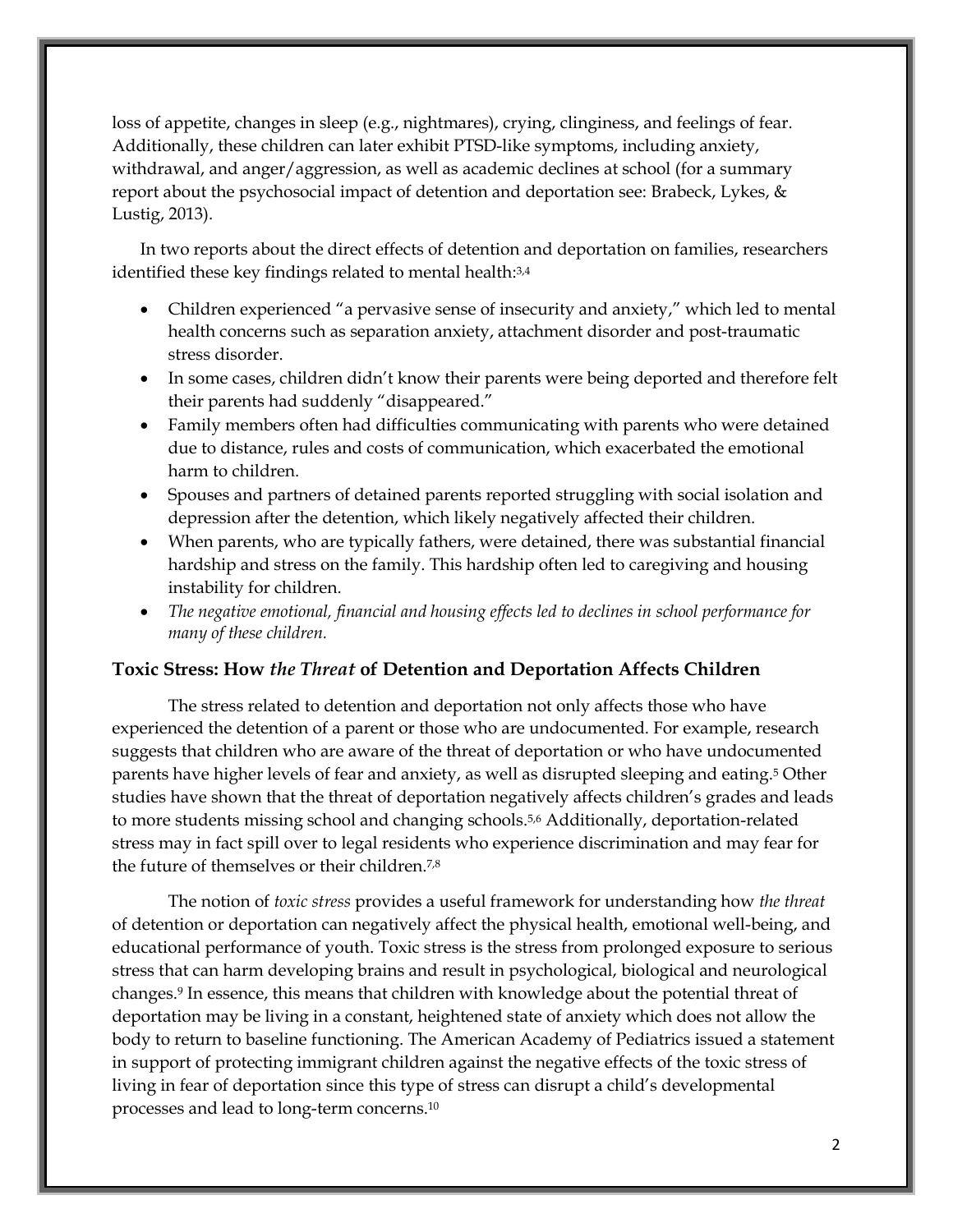This toxic stress may be intensifying in the current political climate. Over fiscal year 2016, 92% of those deported from the interior of the U.S. had previously been convicted of a crime.2 Following the new administration's directive to define deportable offenses more broadly, however, many unauthorized immigrants who previously had not been considered high priority targets may now be at greater risk for immigration enforcement action. In the first major immigration strike under the Trump presidency, Immigration and Customs Enforcement (ICE) launched coordinated raids in at least 12 states, resulting in over 680 detentions of "criminal aliens" – now defined as any unauthorized immigrant - over the course of one week.11 The current administration has also repeatedly called into question the future of the Deferred Action for Childhood Arrivals (DACA) program—President Obama's executive order providing temporary relief from deportation action for many undocumented youth, heightening the uncertainty and anxiety felt by these "DREAMers."

### **Behavioral/Emotional Signs of Immigration Status-Related Stress in the Classroom:**

Though every child is different, those who have directly experienced the loss of a parent to deportation or those who are coping with the threat related to documentation status may show some of the following signs in the classroom:

- Acting withdrawn—appearing disconnected from life; pulling away from activities and relationships
- Hyperarousal nervousness, jumpiness, hypervigilance about surroundings
- Difficulties focusing in schools, learning or memory problems, and decreased school performance
- Externalizing symptoms aggressive behaviors, temper tantrums, excessively seeking attention, etc.
- Somatic complaints (e.g., stomach aches, headaches, fatigue)
- Exercise behaviors in young children (e.g., accidental daytime wetting or reports of bedwetting)
- $\bullet$  Crying, sadness
- Fears of being separated from caregivers or family (e.g., not wanting to come to school)
- Acting nervous, anxious or fearful, avoiding certain activities
- Poor appetite or digestive problems
- Poor or disrupted sleep

# **How School Personnel Can Support Students in the Classroom:**

- x **Be observant and establish trust**. If a student is exhibiting some of the aforementioned behavioral or emotional signs of distress, do not assume the cause and do not put students on the spot by asking them directly. Rather, create an environment in which students feel safe, providing opportunities for them to disclose their stressors. Be an active listener to see what a child might need.
- x **Be patient.** Some students may exhibit behaviors and emotions that you have not seen before. Consider this when enforcing rules and other disciplinary actions.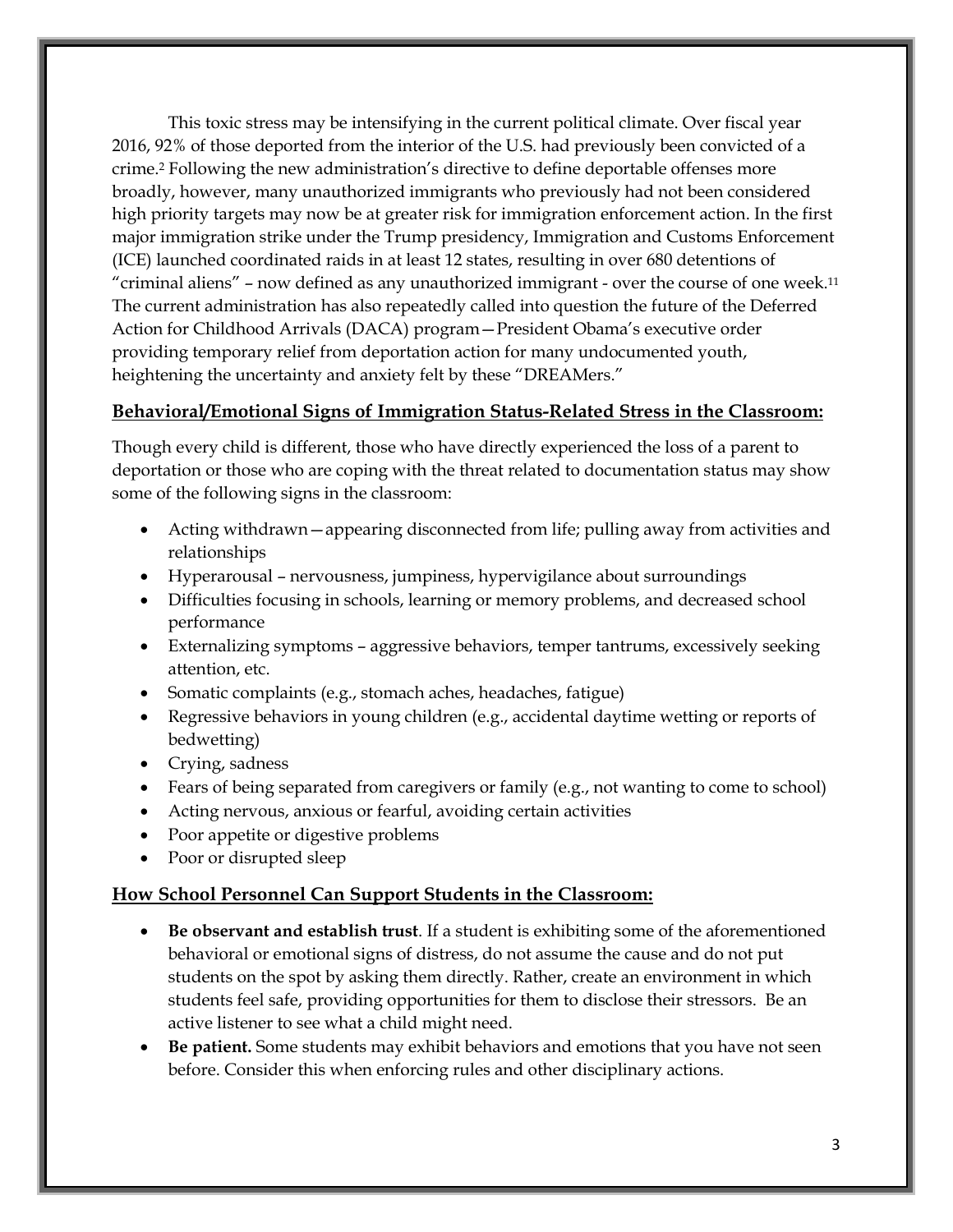- x **Be willing to talk.** When students reveal immigration status-related issues, don't be afraid to talk about it. Some students may talk openly about their fears and anger, and many may have questions. Don't hesitate to answer questions as honestly as you can, and let students know when you aren't sure. For younger children, be sure to use language that is understandable and that does not cause more fear; young children may not be able to fully comprehend what has been happening or why they feel anxious or stressed.
- **Recognize the importance of language.** Teachers and other school personnel should be sensitive in their use of language, favoring terminology such as "undocumented/unauthorized immigrants" and making known that use of the terms "illegals" or "illegal immigrants/aliens" will not be tolerated in their classrooms. "Illegal alien" is not a legal term and is not an accurate descriptor as the status of being present in the U.S. without a visa is not actually a criminal violation. More importantly, these terms can have a dehumanizing impact by effectively rendering the individual and their entire existence as "illegal."
- **Show your support.** Teachers can demonstrate their support through images showing that they are allies. For example, this painting by Favianna Rodriguez has become symbolic of the DREAMers movement:



By displaying this on a white board or desk, students are more likely to know that you are a "safe" person with whom they can discuss their immigration status–related stress.

- x **Communicate with your colleagues.** Inform school staff (e.g., counselors, social workers, administration) regarding what you are seeing in the classroom so that appropriate services can be developed and needs can be addressed.
- **Take care of yourself.** Seeing the stress that your students and their families are facing can be overwhelming. Find ways to relieve stress and get the help that you need, too.

## **How Schools Can Support Students and Families:**

- x **Set a tone of safety and respect.**
	- o Make your school a "safe space" through public statements of support such as [this one](https://v3.boardbook.org/Public/PublicItemDownload.aspx?ik=39770800) from the Minneapolis school board that reaffirms every child's right to an education. These statements are most effective when grounded in the vision, mission, or stated strategic plan goals of the school or district, and should include language around creating a safe, welcoming environment for all students.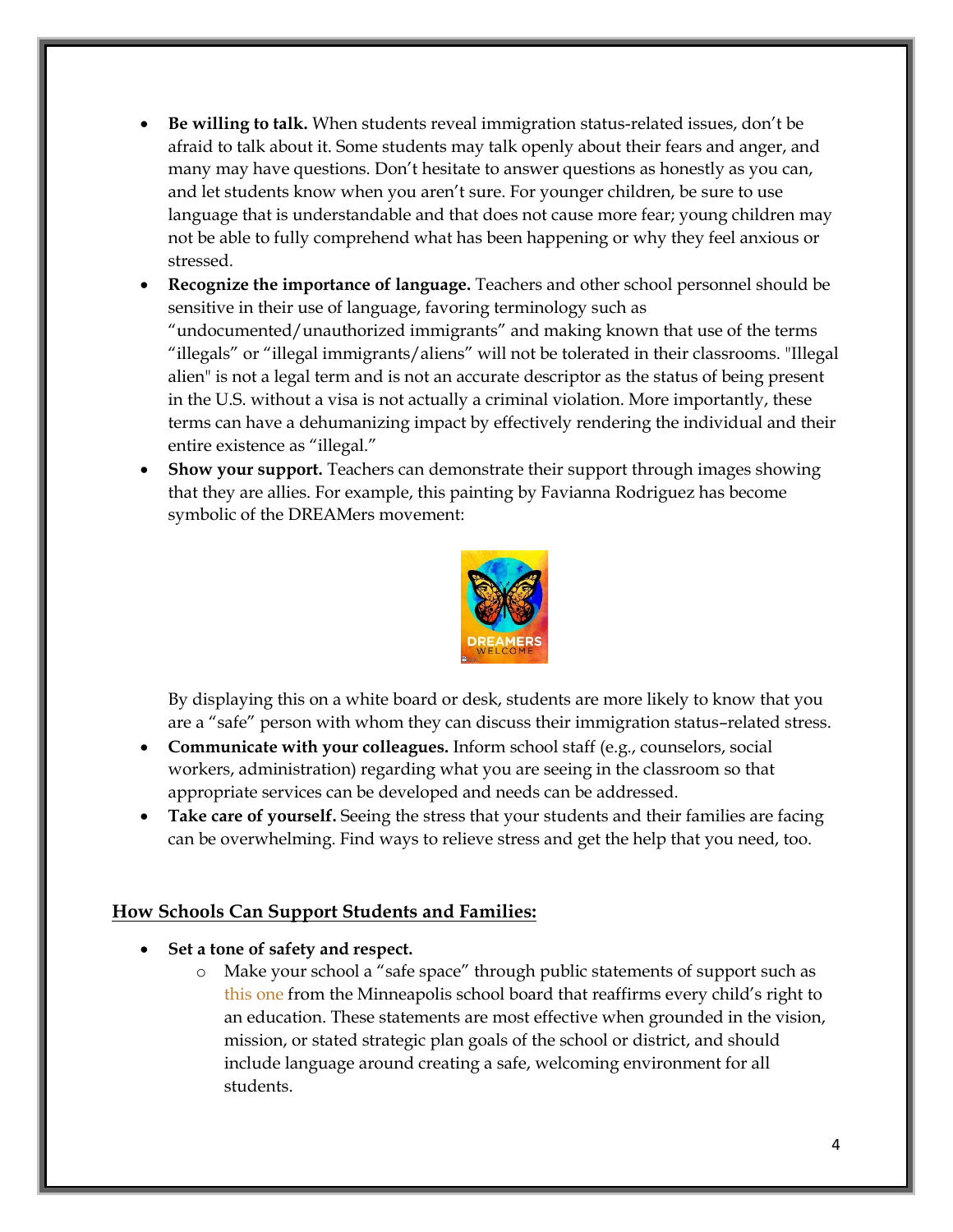o Be aware of the peer dynamics in your school environment. Deal directly with any derogatory language or behaviors from peers that are rooted in condescending attitudes towards immigrants and use these as teachable moments.

## x **Share accurate and helpful information.**

- o Assure students that any information the school has about a student's immigration status is protected through FERPA; the only way the federal government can obtain immigration status information from school officials is through a warrant or subpoena signed by a federal magistrate.
- o Inform students and their families of these [rights,](https://www.nilc.org/issues/immigration-enforcement/everyone-has-certain-basic-rights/) resources, and recommendations from the National Immigration Law Center and/or distribute ["know your rights" cards](http://unitedwedream.org/thank-deportation-defense-card-handy-phone/) which provide simple but important tips for how to respond to encounters with ICE agents.
- o Be proactive and hold meetings for families who may have questions. Consider bringing legal experts and other social service programs to present about relevant topics.
- o Remember that some parents may keep their children at home if there are threats of deportation raids in the community. Research also suggests that Latina/o children and families may have a distrust of authorities, sometimes conflating police with ICE officials.12,13 This may be especially true in localities that have engaged in  $287(g)$  agreements with ICE, which deputize local law enforcement officers as arms of the federal government. As of the writing of this article, there are 38 such law enforcement agencies that have been delegated this authority<sup>14</sup> but new immigration directives from the Department of Homeland Security have called for the expansion of this program.15 Stay informed on the situation in your community and be sensitive to parents' fears.

## x **Provide direct support and start a referral list.**

- o Arrange counseling for students, or if necessary, provide appropriate referrals. Learn about the trusted social service agencies, legal supports, churches or religious organizations and other resources in your area. Collaborate with these agencies so that you can feel confident in your referrals, especially given that some families will be hesitant to access services or may not be eligible.
- o Adolescents may also appreciate the opportunity to discuss their stressors with peers in similar situations through discussion circles and support groups.

### Encourage advocacy.

- o Adolescents and young adults may feel empowered and gain access to valuable support and resources by volunteering for advocacy organizations. Create space for students' civic engagement through supportive school policies.
- x **Stay informed and educate your faculty and staff.**
	- o Administrators should take responsibility for staying informed about changes in policies and laws regarding immigration and deportation. For example, a policy memorandum by ICE in 2011 established that agents are to refrain from enforcement actions (e.g., raids) at certain 'sensitive locations' such as schools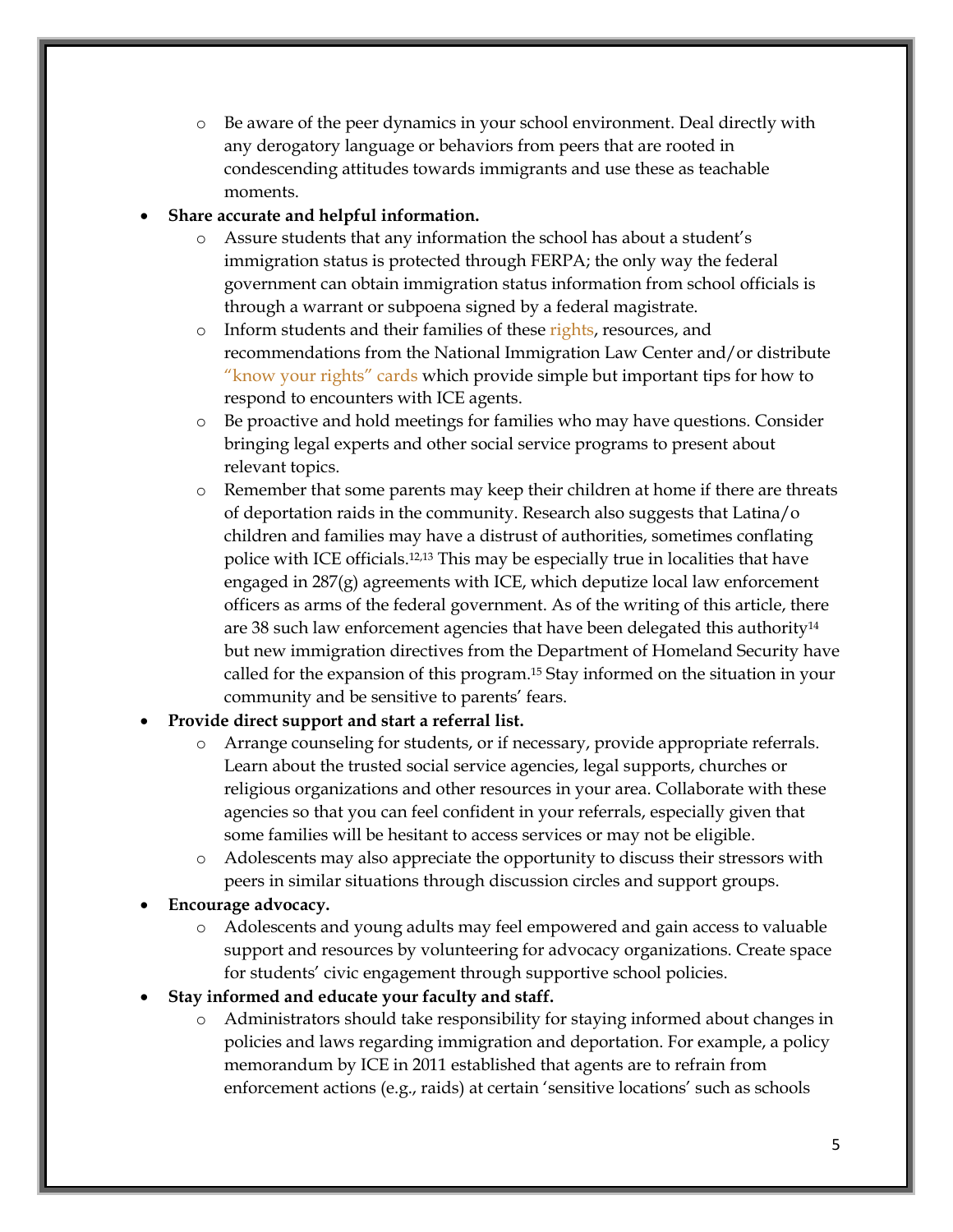and universities, hospitals, churches and other places of worship, funerals/weddings, and public demonstrations such as marches or rallies. It is possible that this policy memorandum may be reversed; therefore, school leaders should remain informed about possible changes.16

o Provide professional workshops for school personnel around the challenges that students who are undocumented or who have undocumented family members face, the protections around student information provided by FERPA, the legal limits of what ICE can and cannot do, and creating culturally competent and responsive classroom environments.

Schools may not be able to address the root causes of immigration status-related stress for the children they serve, but through increased awareness, proactive policies, displays of support, and providing access to information and resources, they can do their part to live their mission of supporting our community's students and families.

### **Resource Guides for Schools**

**Immigrant and Refugee Children: A Guide for Educators and School Support Staff – American Federation of Teachers (2016)**

**[https://firstfocus.org/wp-content/uploads/2016/06/ICE-Raids\\_Educators-Guide-20161.pdf](https://firstfocus.org/wp-content/uploads/2016/06/ICE-Raids_Educators-Guide-20161.pdf)**

*This comprehensive guide provides information for school personnel about the rights of undocumented children and parents and how to respond to ICE raids. Specific materials are provided to share with families regarding their rights in the context of detainment or deportation.* 

**Resource Guide: Supporting Undocumented Youth - U.S. Department of Education (2015)**

**<https://www2.ed.gov/about/overview/focus/supporting-undocumented-youth.pdf>**

*This guide offers legal guidelines, practical tips, and resources for secondary and postsecondary institutions in fostering supportive environments and success for undocumented students.*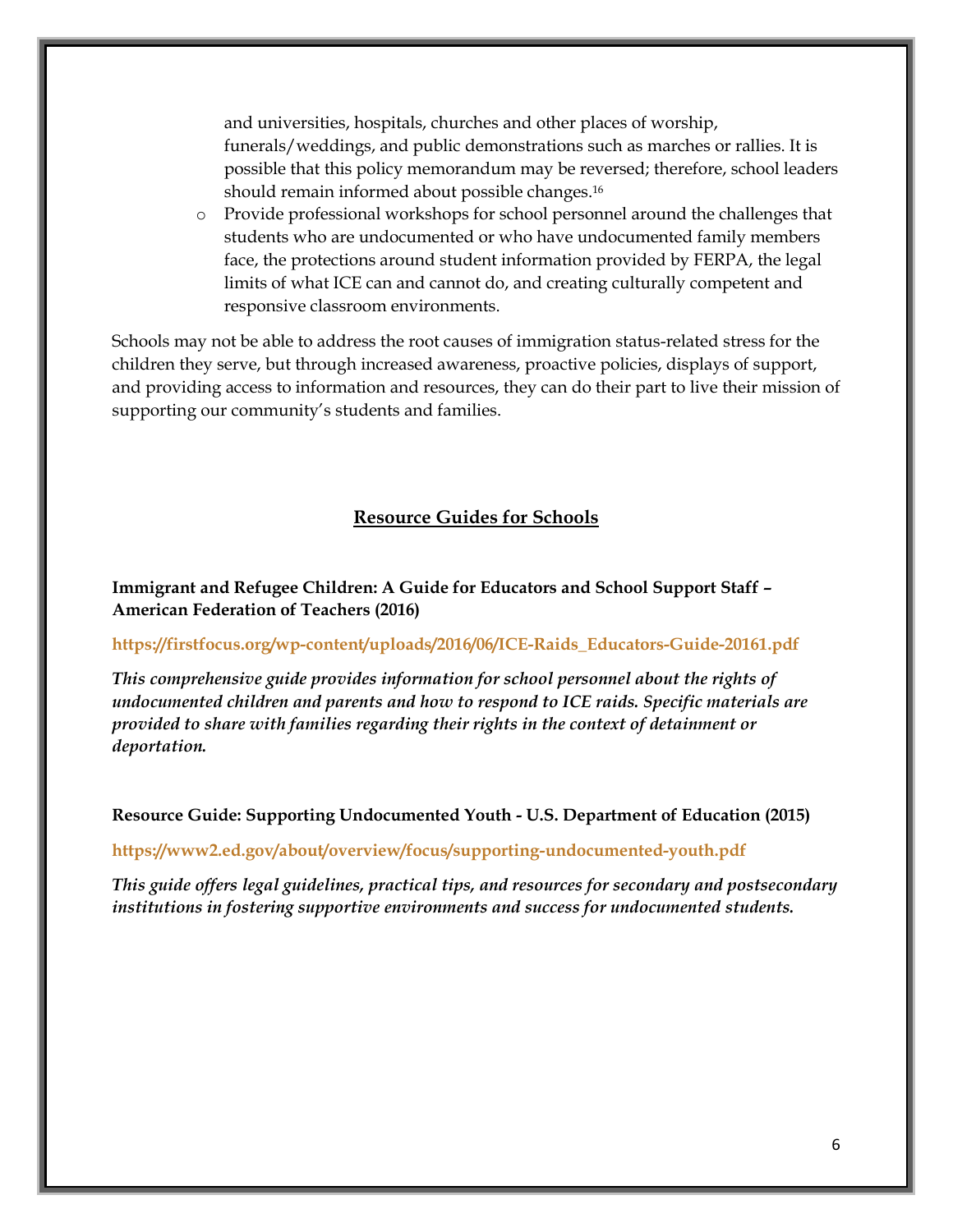### **References**

- *1)* Passel and Cohn (2016). *Children of unauthorized immigrants represent rising share of K-12 students* Retrieved from [http://www.pewresearch.org/fact-tank/2016/11/17/children](http://www.pewresearch.org/fact-tank/2016/11/17/children-of-unauthorized-immigrants-represent-rising-share-of-k-12-students/)[of-unauthorized-immigrants-represent-rising-share-of-k-12-students/](http://www.pewresearch.org/fact-tank/2016/11/17/children-of-unauthorized-immigrants-represent-rising-share-of-k-12-students/)
- **2)** U.S. Immigration and Customs Enforcement. Department of Homeland Security (n.d.) *FY 2016 ICE immigration removals*. Retrieved from [https://www.ice.gov/removal](https://www.ice.gov/removal-statistics/2016)[statistics/2016](https://www.ice.gov/removal-statistics/2016)
- **3)** Koball, H., Capps, R., Perreira, K., Campetella, K., Hooker, S., Pedroza, J.M., … Huerta, S. (2015) Health and Social Service Needs of U.S.-Citizen Children with Detained or Deported Immigrant Parents. Retrieved from

[http://www.urban.org/sites/default/files/publication/71131/2000405-Health-and-](http://www.urban.org/sites/default/files/publication/71131/2000405-Health-and-Social-Service-Needs-of-US-Citizen-Children-with-Detained-or-Deported-Immigrant-Parents.pdf)[Social-Service-Needs-of-US-Citizen-Children-with-Detained-or-Deported-Immigrant-](http://www.urban.org/sites/default/files/publication/71131/2000405-Health-and-Social-Service-Needs-of-US-Citizen-Children-with-Detained-or-Deported-Immigrant-Parents.pdf)[Parents.pdf](http://www.urban.org/sites/default/files/publication/71131/2000405-Health-and-Social-Service-Needs-of-US-Citizen-Children-with-Detained-or-Deported-Immigrant-Parents.pdf) 

**4)** Capps, R., Koball, H., Campetella, A., Perreira, K., Hooker, S., &Pedroza, J.M. (2015) Implications of immigration enforcement activities for the well-being of children in immigrant families. Retrieved from:

[http://www.migrationpolicy.org/research/implications-immigration-enforcement](http://www.migrationpolicy.org/research/implications-immigration-enforcement-activities-well-being-children-immigrant-families)[activities-well-being-children-immigrant-families](http://www.migrationpolicy.org/research/implications-immigration-enforcement-activities-well-being-children-immigrant-families)

- **5)** Human Impact Partners (2013). *Family unity, family health. How family-focused immigration reform will mean better health for children and families*. Retrieved from: [http://www.familyunityfamilyhealth.org/uploads/images/FamilyUnityFamilyHealth.](http://www.familyunityfamilyhealth.org/uploads/images/FamilyUnityFamilyHealth.pdf) [pdf](http://www.familyunityfamilyhealth.org/uploads/images/FamilyUnityFamilyHealth.pdf)
- **6)** Passel, J. S., and D. Cohn. (2011). *Unauthorized immigrant population: National and state trends, 2010*. Retrieved from:<http://www.pewhispanic.org/files/reports/133.pdf>
- **7)** Becerra, D., Androff, D., Cimino, A., Wagaman, M.A., & Blanchard, K.N. (2013). The impact of perceived discrimination and immigration policies upon perceptions of quality of life among Latinos in the United States. *Race & Social Problems*, 5, 65-78.
- **8)** Novak, N.L., Geronimus, A.T., and Martinez-Cardoso, A.M. (2017). Change in birth outcomes among infants born to Latina mothers after a major immigration raid. *International Journal of Epidemiology*. Retrieved from https://doi.org/10.1093/ije/dyw346
- **9)** Shonkoff, J. P., Boyce, W. T., & McEwen, B. S. (2009). Neuroscience, molecular biology, and the childhood roots of health disparities: Building a new framework for health promotion and disease prevention. *Journal of the American Medical Association*, 301(21), 2252-2259.
- **10)** Stein, F. (January 25, 2017). *American Academy of Pediatrics Statement on Protecting Immigrant Children*. Retrieved from: [https://www.aap.org/en-us/about-the-aap/aap](https://www.aap.org/en-us/about-the-aap/aap-press-room/Pages/AAPStatementonProtectingImmigrantChildren.aspx)[press-room/Pages/AAPStatementonProtectingImmigrantChildren.aspx](https://www.aap.org/en-us/about-the-aap/aap-press-room/Pages/AAPStatementonProtectingImmigrantChildren.aspx)
- **11)** Hauslohner, Abigail, and Sandhya Somashekhar. (2017, February 13) Immigration authorities arrested 680 people in raids last week. *Washington Post*. Retrieved from: [https://www.washingtonpost.com/national/immigration-authorities-arrested-680](https://www.washingtonpost.com/national/immigration-authorities-arrested-680-people-in-raids-last-week/2017/02/13/3659da74-f232-11e6-8d72-263470bf0401_story.html?utm_term=.708ec5821328) [people-in-raids-last-week/2017/02/13/3659da74-f232-11e6-8d72-](https://www.washingtonpost.com/national/immigration-authorities-arrested-680-people-in-raids-last-week/2017/02/13/3659da74-f232-11e6-8d72-263470bf0401_story.html?utm_term=.708ec5821328) [263470bf0401\\_story.html?utm\\_term=.708ec5821328](https://www.washingtonpost.com/national/immigration-authorities-arrested-680-people-in-raids-last-week/2017/02/13/3659da74-f232-11e6-8d72-263470bf0401_story.html?utm_term=.708ec5821328)